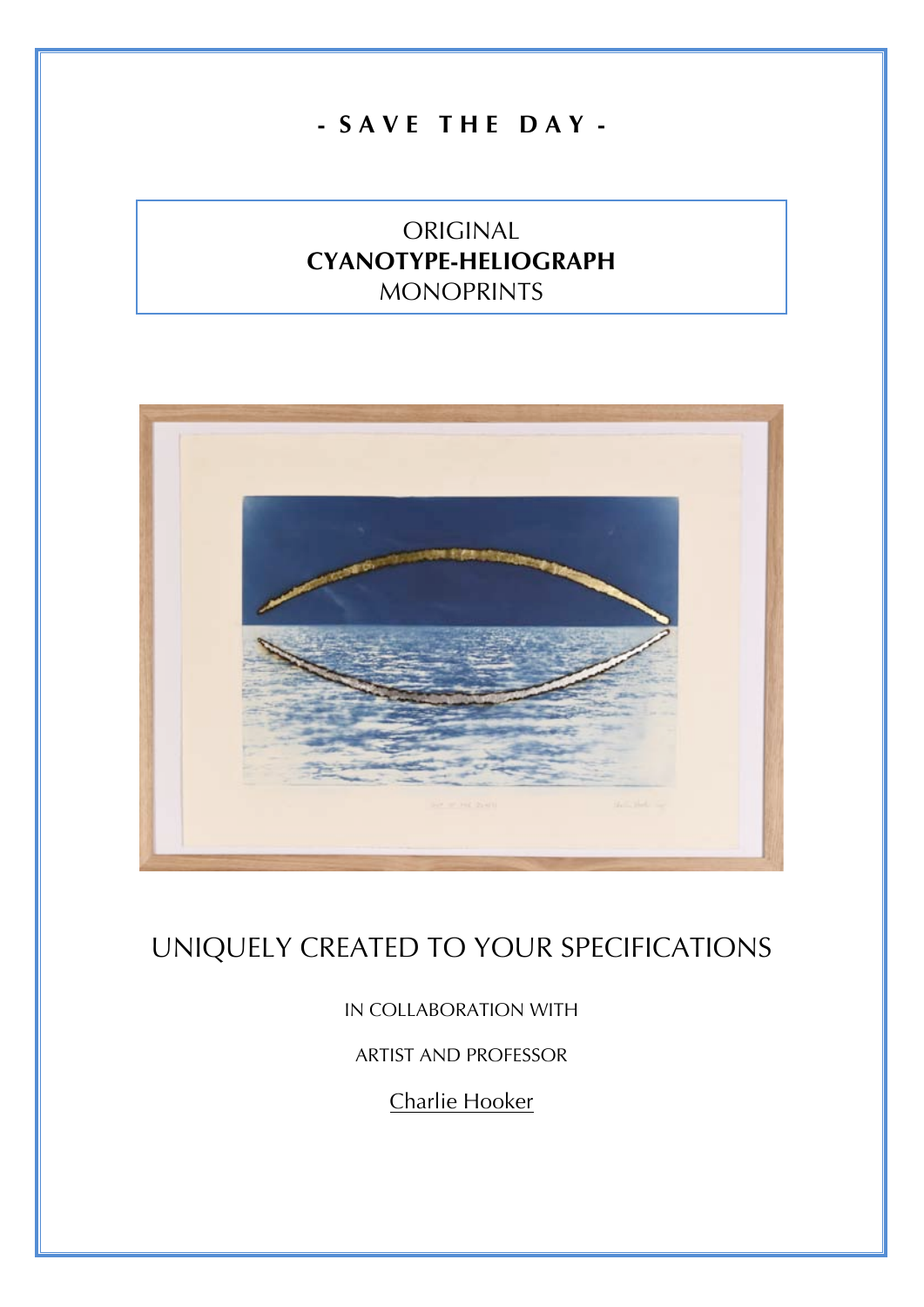### **A UNIQUE WORK OF ART FOR A UNIQUE DAY**

**Mark your Special Day with a framed picture marking the time and place on the day of your Unique Event.**



### *SAVE THE DAY: 'Who Knows Where the Time Goes'*

*Created on the day and location of Matt and Sophie`s wedding. The music is a graphic representation of their special song. The floral theme in their church involved raspberry leaves – with two featured in the picture. The sun came out exactly when the service began – 1.00pm.*



#### *SAVE THE DAY: 'Sixty Birthday Stars'*

*This Cyanotype picture shows the position of the stars and the phase of the moon over Southern England on Lizzie`s 60th birthday. Each scorched star outline is created by pushing a hot needle into the surface of the picture. The sparkling stars are gilded using 22ct White gold.*

**These are recent examples of unique Cyanotype-Heliographs by artist and professor, Charlie Hooker. They are gilded with 22ct gold leaf, to signify the sun, and framed in oak. Each scorched Sunshine Recorder arc fixes a unique record of the time and place that the image was produced. (To find out more about Cyanotypes and Sunshine Recorders, go to www.charliehooker.co.uk)**

> **FRONT COVER: SAVE THE DAY: 'Out of the Blue'**

Created for Chris, a keen sailor's 70<sup>th</sup> Birthday, incorporating a photograph of the sea and horizon with 'mirrored' sunshine arc scorch lines recorded on location and gilded using 22 ct Yellow Gold and White Gold.

*SUN ARC RECORDED IN SUSSEX, UK*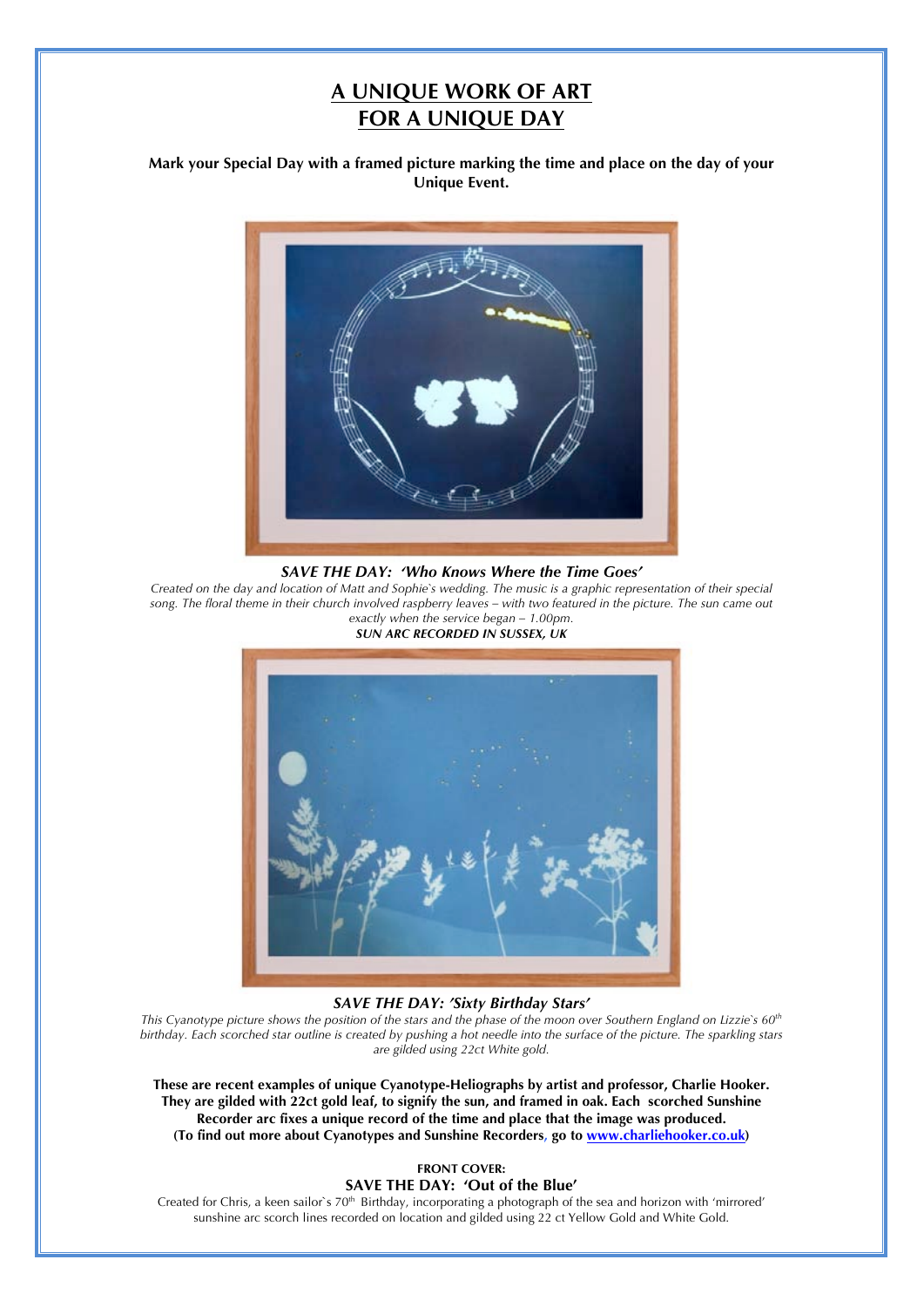#### HOW IT`S DONE:

- 1. Choose your big day. This could be a Birthday, Wedding Day, Christening, Coming of Age, Anniversary – any event that is important to you.
- 2. A few weeks before the day I meet with you to discuss the location where you would like the recording to be made – this could be your garden, the grounds of your Reception Event, an area outside a church or other building, etc. Ideally, the location needs to face South with a good view of the sun as it tracks across the sky. We will also discuss significant words, pictures or objects that you would like to be incorporated into the sun-shadow Cyanotype photograph.
- 3. To get you thinking about the design we`ll be creating I`ll bring some examples to show you. Previous ideas for personalised Cyanotype-Heliographs have included: a picture of the church in which a marriage will be taking place; the sheet music for a special song; a poem; particular flowers that bloom around a birthday or will be used as a floral theme for an event; locks of hair; diagrams of stars and star-signs; a photograph of a special place. The choice is yours – we`ll discuss the layout together.
- 4. We`ll also discuss the size you`d like your finished artwork to be (normally A2 or A1, but larger or smaller sizes are also possible), the type of frame you would like and the type of gold leaf you would like your sun arc to be gilded with - normally 22ct yellow gold, but rose gold and white gold are available. As with all gold, it won`t tarnish.
- 5. Although I will produce the original Cyanotype picture in my Sussex studio, my Sunshine Recording equipment is portable so that, on the day, the recorded sun arc can be made either at my studio or at your specified location. Watching the sun burn your arc provides a great talking point at your Event Reception!

**"WHAT HAPPENS IF THE SUN DOESN`T SHINE?" Should the weather be really bad on the day of your event and there is no sun, there are several alternatives outlined on my website -** www.charliehooker.co.uk

- 6. To set up the recorder, I will need access to the location normally 1-2 days prior to the Event. Provided this has been organised, there is no need for you to be there, although you`re welcome to come along to watch the process, should you wish.
- 7. Your unique picture is taken back to my studio, varnished with an invisible protective layer, gilded and then framed.
- 8. The completed artwork is delivered to you within three weeks or, if you`d like a day out in the country, you are welcome to visit me in my studio and pick up your picture yourselves.



Charlie Hooker 2016

Cyanotype paper with 22ct gilding